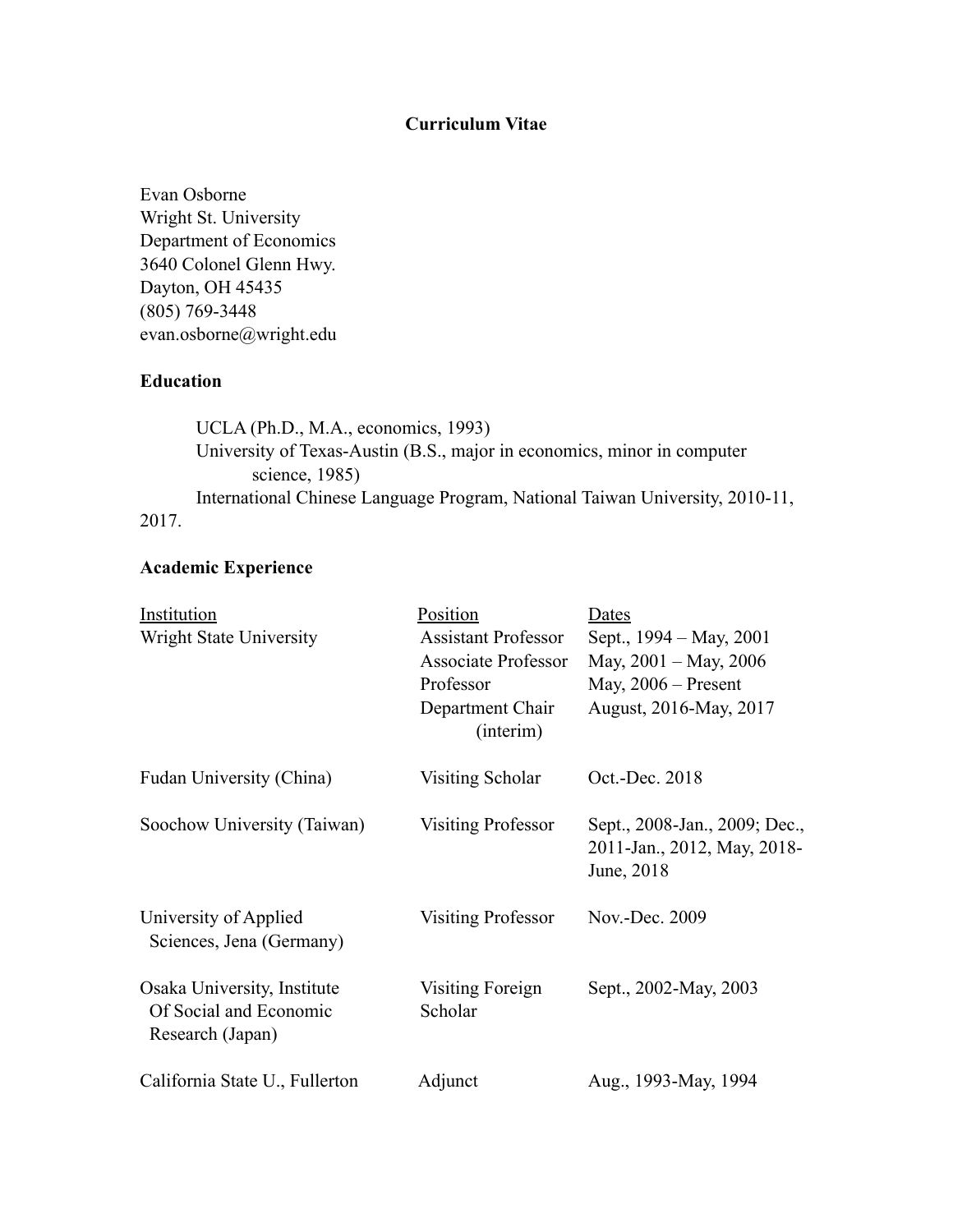# **Professional Membership**

American Economic Association

North American Association of Sports Economists

# **Awards**

# *Research*

April, 2015: WSU Brage Golding distinguished Professor of Research (university-wide career-achievement award, awarded to one Wright State faculty member annually)

Spring, 2002: "Truth, Effort and the Legal Battle" awarded Duncan Black Prize as outstanding paper published in 2001 in *Public Choice*.

Spring, 2002: Outstanding scholarship award, Wright State University Raj Soin College of Business, 2001-2002 academic year.

Spring, 2001: Outstanding scholarship award, Wright State University Raj Soin College of Business, 2000-2001 academic year.

 Spring, 1999: Outstanding scholarship award, Wright State University College of Business and Administration, 1998-1999 academic year.

# *Teaching*

Spring, 2015: Outstanding teacher award, Wright State University Department of Economics, 2014-2015 academic year.

Spring, 2013: Outstanding teacher award, Wright State University Department of Economics, 2012-2013 academic year.

Spring, 2012: Outstanding teacher award, Wright State University Department of Economics, 2011-2012 academic year.

March, 2008: Recipient of Fulbright Grant #8177, 2008-9 academic year, from United States Department of State, Bureau of Educational and Cultural Affairs, to teach on globalization at Soochow University, Taipei, Taiwan (September 2008-January 2009)

Spring, 2006: Outstanding graduate teacher award, Wright State University Raj Soin College of Business, 2005-2006 academic year.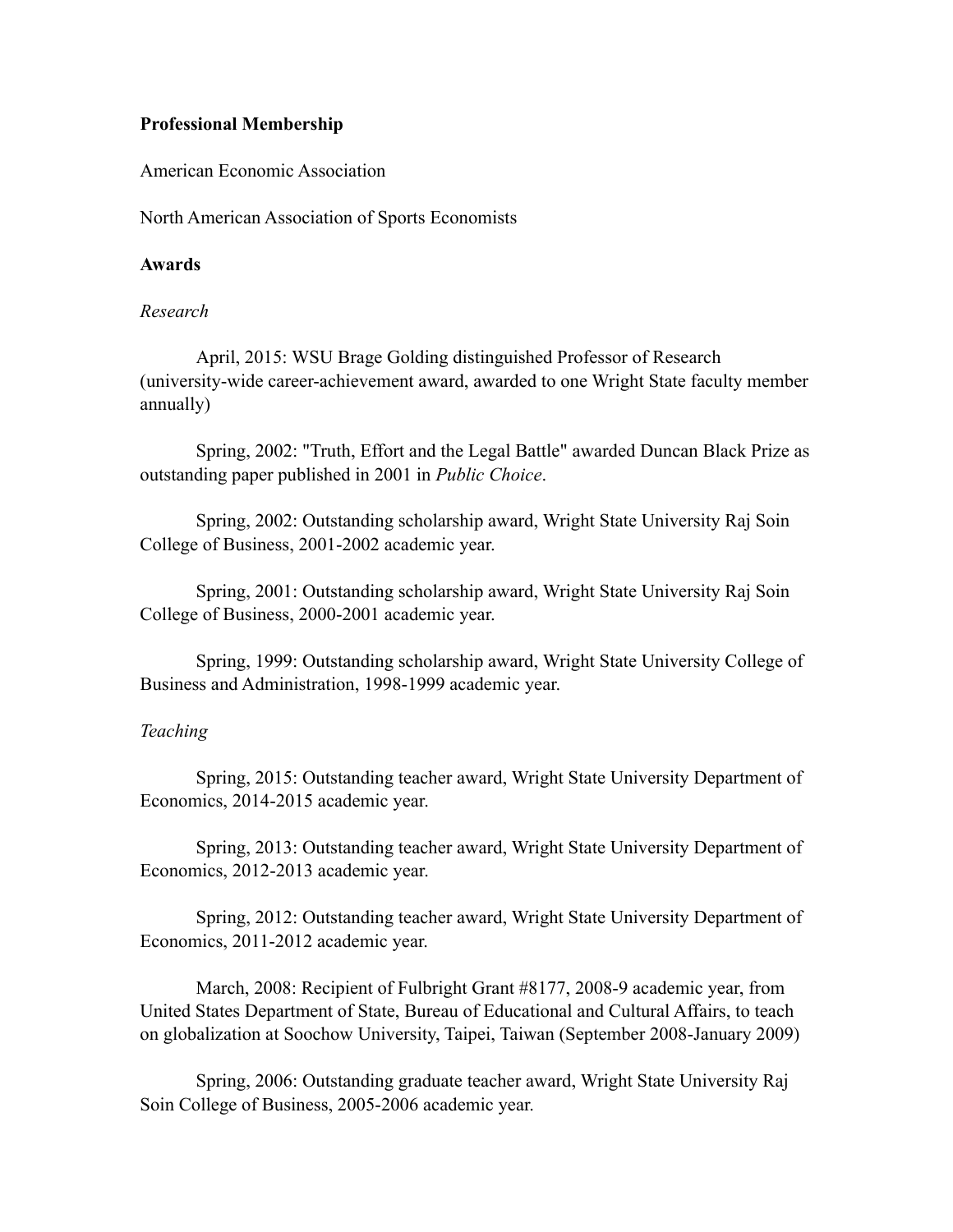Spring, 2004: Best teacher, 2003-2004 Wright State China MBA cohort. (Note: students in program took classes from thirteen teachers.)

Note: WSU has approximately 600 tenure-line professors eligible for universitywide research awards. Raj Soin College of Business has approximately 70 faculty eligible for college teaching and 55 tenure-line professors eligible for college scholarship awards. The Department of Economics typically has about 11 faculty members eligible for its teaching awards.

# **Scholarship**

### Printed Scholarship

*Scholarly Books*

Osborne, Evan. *Self-Regulation and Human Progress: How Society Gains When We Govern Less* (Palo Alto: Stanford University Press, 2018).

Osborne, Evan. *The Rise of the Anti-Corporate Movement: Corporations and the People Who Hate Them* (Westport, CT: Praeger/Greenwood, 2007; issued as paperback by Stanford University Press in March, 2009).

# *Refereed journal articles*

Osborne, Evan. "Captive of One's Own Theory: Joan Robinson and Maoist China," *Econ Journal Watch* 17 (1), March 2020, 191-227.

Feng, Xingyuan, Li, Weisen and Osborne, Evan. "Classical Liberalism in China: Some History and Prospects." *Econ Journal Watch*, 14 (2), May 2017, 218-240.

Osborne, Evan. "China's Transitioning Class Identity." *China Finance and Economics Review* 4 (5), March 13, 2016, DOI**:** 10.1186/s40589-016-0028-9

Osborne, Evan. "A Revolutionary's Evolution: Changing Views of The Wealth of Nations in China." *Adam Smith Review* 9, 2016, 295-319.

Osborne, Evan. "The State of Creativity in Contemporary China." *Contemporary Finance*, 2014 (1), 11-25. (欧思博,"当代中国真正创造⼒的程度与形成。" 当代财 经 2014 年01期11 页至25页) (In Chinese)

Osborne, Evan. "Art as a Capital Asset." *Cultura* 10 (2), December 2013, 23-39.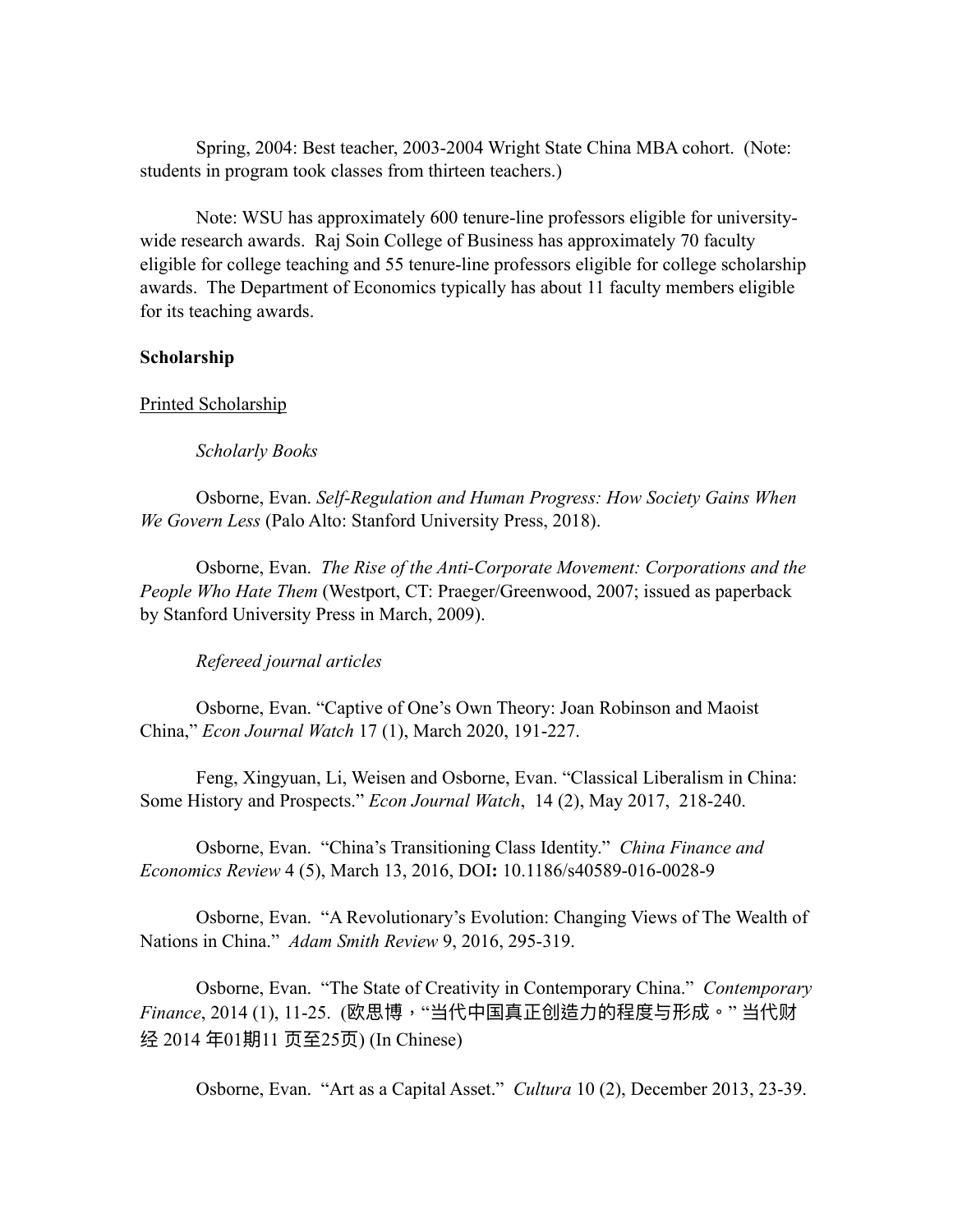Osborne, Evan. "Upsets." *Journal of Sports Economics*, 13 (3), June 2012, 314-320.

Osborne, Evan. "China's First Liberal." *The Independent Review*, 16 (4), Spring 2012, 533-551.

Osborne, Evan. "Economic Freedom, Ethnic Separatism and Ethnic Conflict." *Journal of Developing Areas* 44 (1), Fall 2010, 367-381.

Osborne, Evan. "Why Do (Some Kinds of) Stars Get the Calls?" *Journal of Sports Economics* 11 (2), April 2010, 203-213.

Osborne, Evan and Schiller, Shu. "Order and Creativity in Virtual Worlds." *Journal of Virtual Worlds Research*, 2 (3), 2009, [http://jvwresearch.org/index.php?](http://jvwresearch.org/index.php?_cms=1256156644) [\\_cms=1256156644](http://jvwresearch.org/index.php?_cms=1256156644)

Osborne, Evan. "Commerce is Beautiful." *Independent Review*, 13 (1), Summer 2008, 41-56.

Archontakis, Fragiskos, and Osborne, Evan. "Playing it Safe? A Fibonacci Strategy for Soccer Betting." *Journal of Sports Economics* 8 (3), June 2007, 295-308.

 Osborne, Evan. "Corruption and Technological Progress: A Takeoff Theory of Good Governance." *Atlantic Economic Journal* 34 (3), September 2006, 289-302.

 Osborne, Evan. "The Sources of Growth at Different Stages of Development." *Contemporary Economic Policy* 24 (4), October 2006, 536-547.

Osborne, Evan. "Baseball's International Division of Labor." *Journal of Sports Economics* 7 (2), May 2006, 150-167.

Osborne, Evan. "Education Reform as Economic Reform." *Cato Journal* 25 (2), Spring/Summer 2005, 297-317.

Osborne, Evan. "Measuring Bad Governance." *Cato Journal*, 23 (3), Winter 2004, 403-422.

Osborne, Evan. "Rethinking Foreign Aid." *Cato Journal*, 22 (2), Fall 2002, 297-316.

Osborne, Evan. "What's Yours is Mine: A Rent-Seeking Theory of the Common Law." *Public Choice*, 111 (3-4), June 2002, 399-415.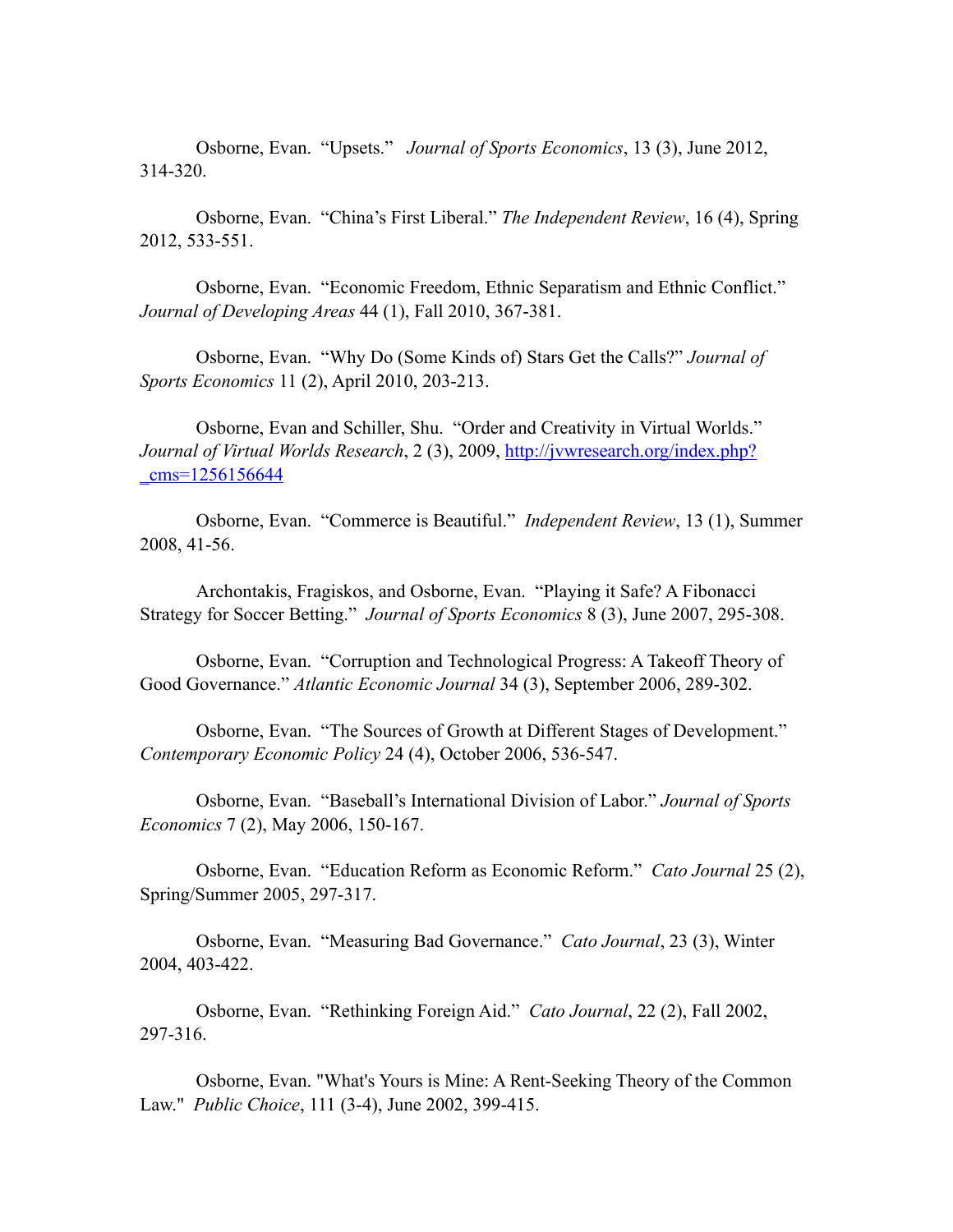Hirshleifer, Jack, and Osborne, Evan. "Truth, Effort and the Legal Battle." *Public Choice*, 108 (1-2), July 2001, 169-195.

 Osborne, Evan. "Financial Crashes in the Globalization Era." *The Independent Review*, 6 (2), Fall 2001, 165-184.

Osborne, Evan. "Culture, Development, and Government: Reservations in India." *Economic Development and Cultural Change*, 49 (3), April 2001, 659-685.

Osborne, Evan. "Efficient Markets? Don't Bet on It." *Journal of Sports Economics*, 2 (1), February 2001, 50-61.

 Osborne, Evan. "Diversity, Multiculturalism, and Ethnic Conflict: A Rent-Seeking Perspective." *Kyklos*, 53 (4), 2000, 509-526.

 Osborne, Evan. "Labor Surplus in Korea: A Reassessment." *International Economic Journal*, 14 (4), Winter 2000, 125-141.

Osborne, Evan. "Who Should be Worried About Asymmetric Information in Litigation?" *International Review of Law and Economics*, 19 (3), September 1999, 399-409.

Osborne, Evan. "The Deceptively Simple Economics of Workplace Diversity." *Journal of Labor Research*, 21 (3), Summer 2000, 463-475.

 Hirsch, Werner Z. and Evan Osborne. "The Privatization of Government Services: Pressure-Group Resistance and Service Transparency." *Journal of Labor Research*, 21 (2), Spring 2000, 315-326.

Osborne, Evan. "Is the Exclusionary Rule Worthwhile?" *Contemporary Economic Policy*, 17 (3), July 1999, 381-389.

Osborne, Evan. "Courts as Casinos? An Empirical Investigation of Randomness and Efficiency in Civil Litigation." *Journal of Legal Studies*, 28 (1), Jan. 1999, 187-203.

 Osborne, Evan. "A Theory of Gridlock: Strategic Behavior in Legislative Deliberations." *Atlantic Economic Journal*, 26 (3), Sept. 1998, 238-251.

Hirsch, Werner Z. and Osborne, Evan. "The Funding of Government Mandates." *Kyklos*, 47 (2), 1994, 421-436.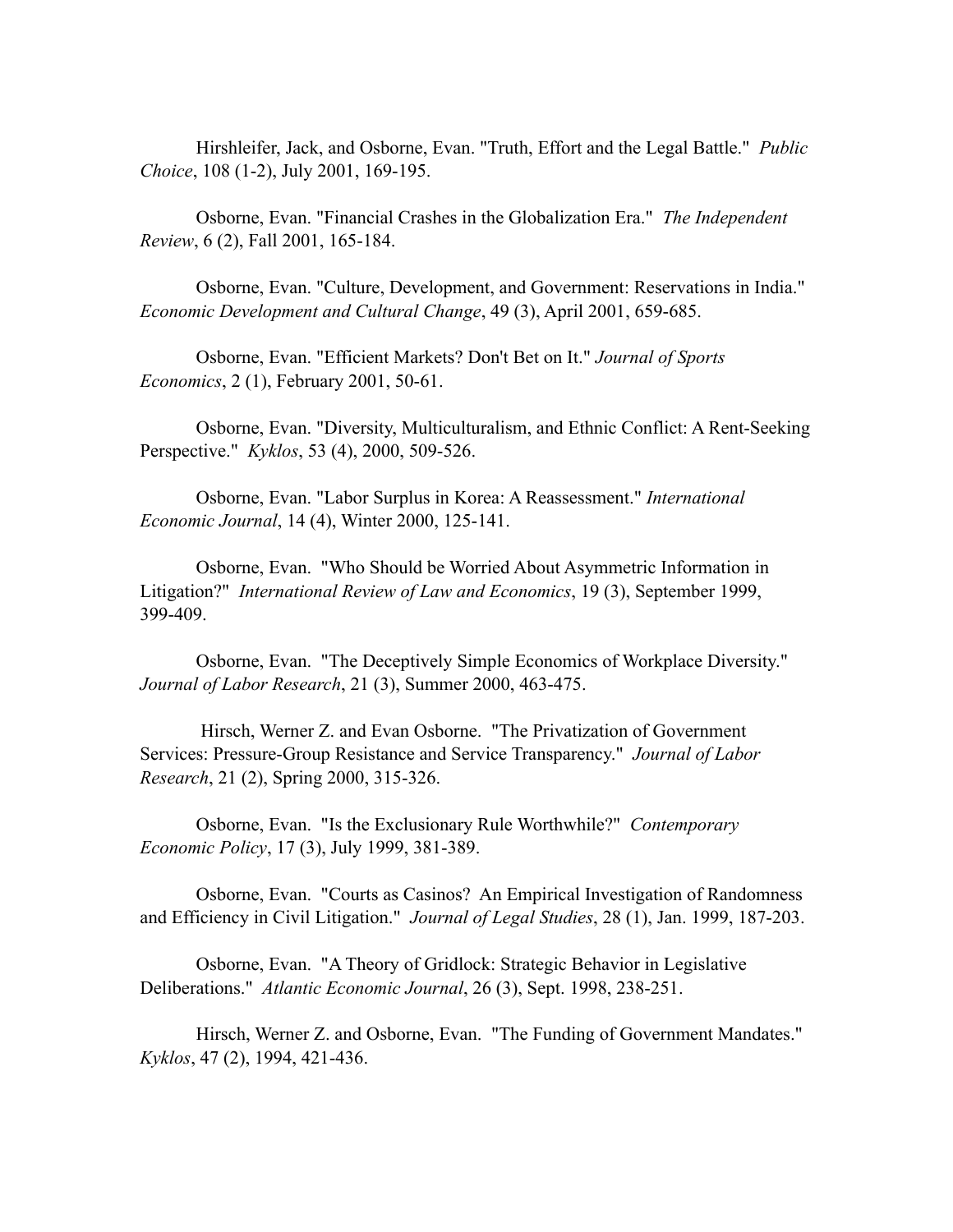Hirsch, Werner Z. and Osborne, Evan. "Law and Economics -- Valuable But Controversial." *Law and Social Inquiry*, 17 (3), Summer 1992, 521-537.

*Articles in non-scholarly journals*

Evan Osborne, "Life Among the Academic Radicals,*"* James G. Martin Center, <https://www.jamesgmartin.center/2019/03/life-among-the-academic-radicals/>, March 15, 2019

Osborne, Evan. "The Meaning of the Self-Destructive Strike at WSU," *Quillette*, February 9, 2019, [https://quillette.com/2019/02/09/the-meaning-of-the-self](https://quillette.com/2019/02/09/the-meaning-of-the-self-destructive-strike-at-wsu/)[destructive-strike-at-wsu/](https://quillette.com/2019/02/09/the-meaning-of-the-self-destructive-strike-at-wsu/).

Osborne, Evan. "The Diversity Ideology," *Quillette*, February 12, 2018, [https://](https://quillette.com/2018/02/12/the-diversity-ideology/) [quillette.com/2018/02/12/the-diversity-ideology/](https://quillette.com/2018/02/12/the-diversity-ideology/)

#### *Book chapters*

 Osborne, Evan. "International Labor Mobility and the National Basketball Association." In Leo Kahane and Steven Shmanske (eds.), *The Oxford Handbook of Sports Economics Volume I: The Economics of Sports.* New York: Oxford University Press, 2012, 137-155.

Osborne, Evan. "Motivating College Athletics." In John Fizel and Rodney Fort (eds.), *Economics of Collegiate Sports*. Westport, CT: Praeger, 2004.

### *General-interest books*

Osborne, Evan. *Reasonably Simple Economics: Why the World Works the Way it Does* (New York: Apress, 2013).

⾃英⽂到中⽂:我三⼗多年的中⽂旅程 (*From English to Chinese: My 30- Plus-Year Journey*) (self-published via Amazon Kindle, September 2020).

#### *Translation work*

Zhang Zhenshan, *A Chinese Garden in Germany* (画谈潜园——中国园林在德 国) (Shanghai: Tongji University Press, 2020).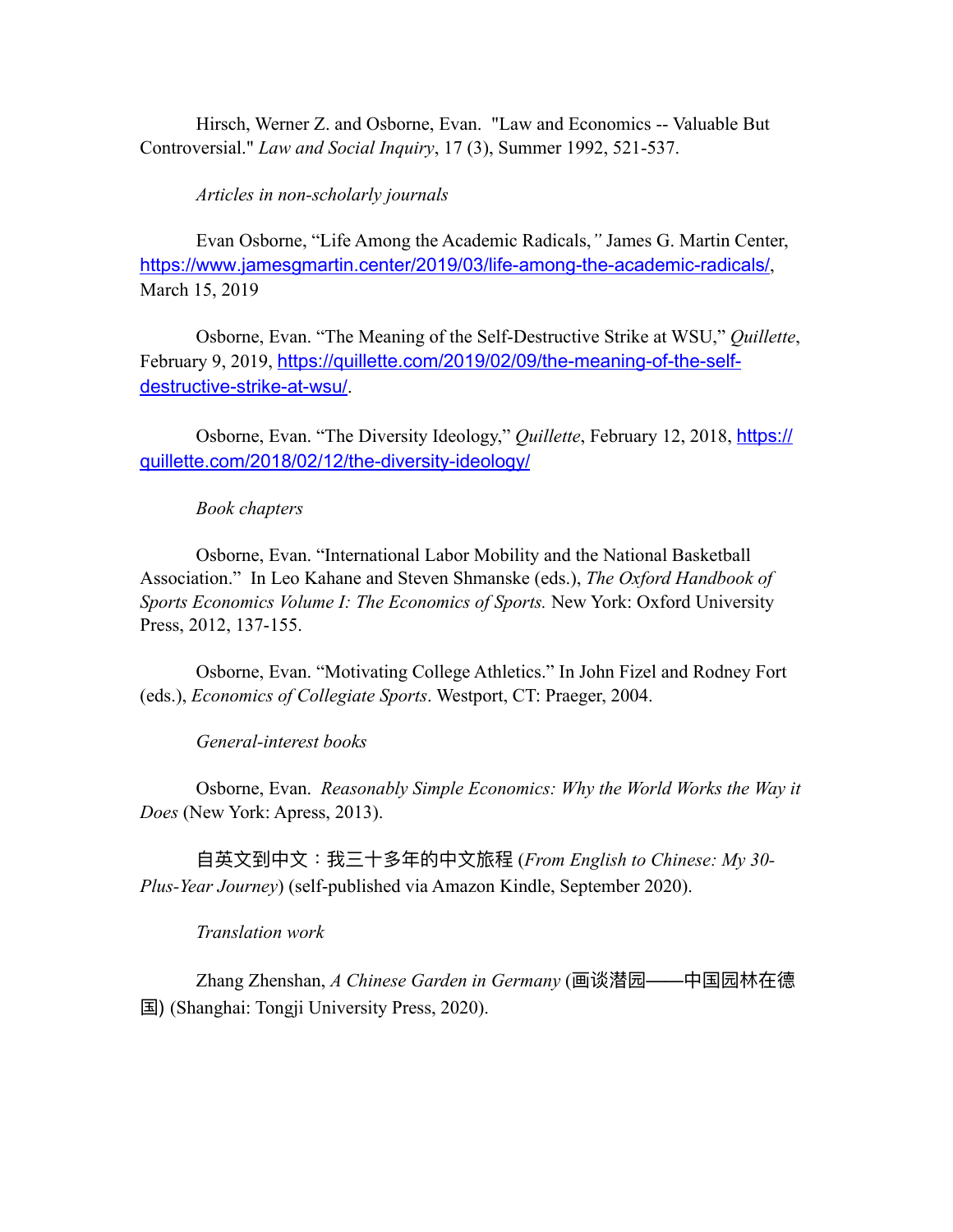#### Unpublished papers, presented at conferences or cited by others

 Osborne, Evan. "A Theory of What's Legal," presented at the annual meetings of the Western Economic Association, 2012.

 Osborne, Evan. "Identity Crisis," presented at the annual meetings of the Western Economic Association, 2011.

Osborne, Evan. "A Model of Firms in a Virtual World," presented at the annual meetings of the Western Economic Association, 2009.

Osborne, Evan. "Rivalries," presented at the annual meetings of the Western Economic Association, 2008.

Osborne, Evan. "Performance-Enhancing Drugs: An Economic Analysis," presented at the annual meetings of the Western Economic Association, 2005.

Osborne, Evan. "The Determinants of Happiness: Some Migration Evidence." (2005)

Osborne, Evan. "The Keys to the Kingdom: Income Taxation and the State," presented at the annual meetings of the Western Economic Association (2002).

 Osborne, Evan. "Try, Try Again: Does the Appellate System Correct Errors?", presented at the annual meetings of the International Atlantic Economic Association, Montreal, October, 1999.

Osborne, Evan. "Cui Bono? An Economic Model of Conspiracy Theories," presented at the annual meetings of the Western Economic Association, San Diego, 1999.

Hirsch, Werner Z. and Osborne, Evan. "The Labor Factor in Contracting Out," presented at the annual meetings of the American Economic Association, San Francisco, 1996.

## **Teaching**

#### Courses personally created, Wright State University

*Marxism, as it Happened*. An honors-course exploration of the economic thinking of Karl Marx and the Marxists who came after him, as well as an exploration of the grim historical record of communism as actually practiced.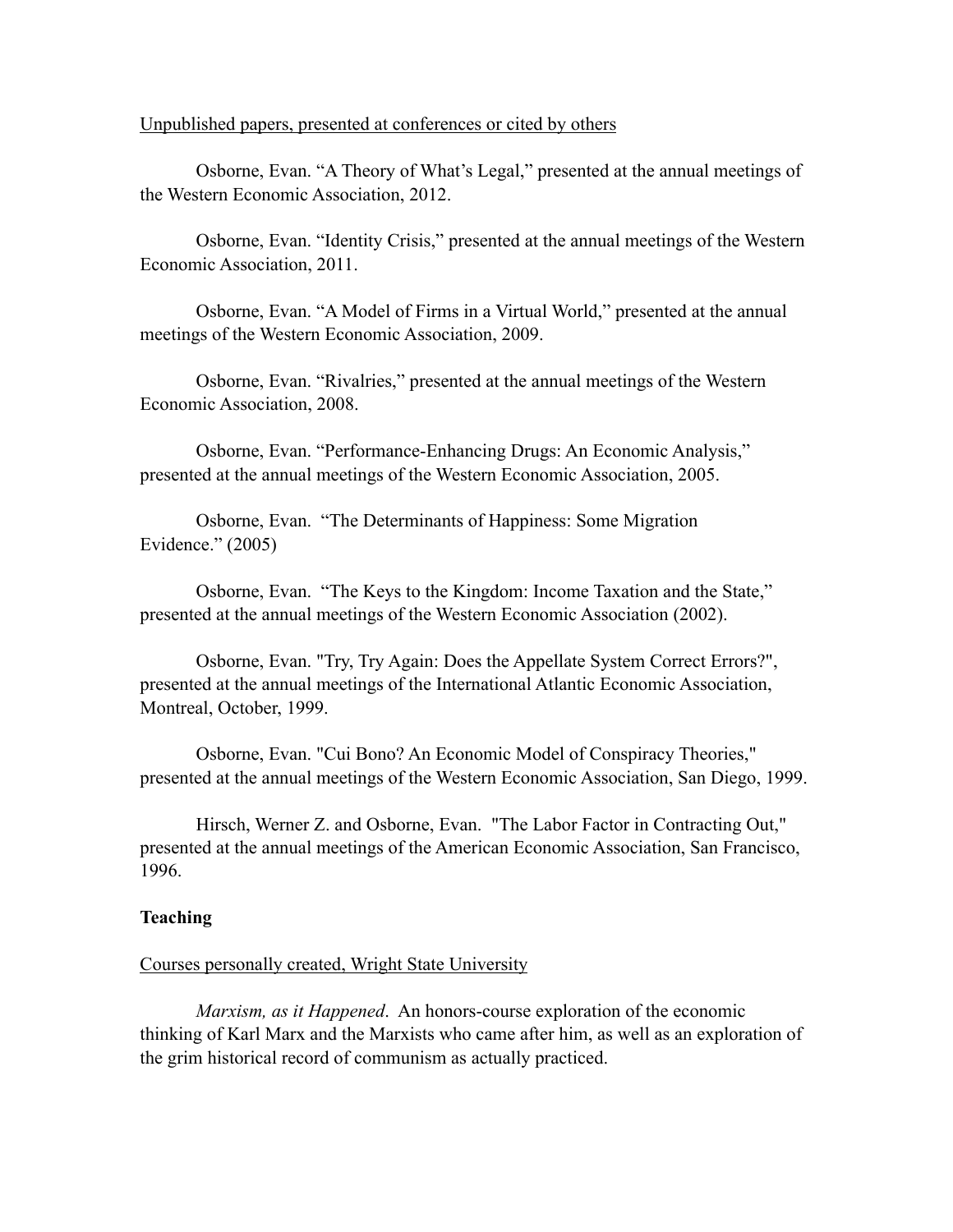*Adam Smith*. An investigation of the ideas, including their historical resonance, found in *An Inquiry into the Nature and Causes of the Wealth of Nations* and *The Theory of Moral Sentiments*. What was groundbreaking about Smith's thinking? What do we think today he got right and wrong?

*Business and Society*. A seminar for freshman students, which takes a partly social-science, partly humanities approach to the conflicting views about the influence business and commerce have on society. Students read journalism, articles by social scientists, song lyrics, literature and judicial decisions as raw material for discussing these questions. The course number this class carries allows professors from a variety of departments to design a class on a theme that interests them, and to use it to introduce students to the world of ideas and to the university itself.

*Economic and Financial Instability*. An upper-division elective on the financial and technological sources of economic crashes, as well as of positive and negative economic instability generally. (Also taught at Soochow University, Taiwan)

*Economics of State and Society*. Part of the Wright State University generaleducation sequence introduced in spring, 2014. It is part of a course cluster with a companion course in the philosophy department, and covers the economics of government in the context of a liberal society.

*Analysis of Global Economic Conditions* (formerly *International Business and the Global Economy)*. An MBA course that is a unique and comprehensive survey of the key features and implications of globalization. (Also taught at Soochow University, Taiwan, and the University of Applied Science, Jena, Germany.)

*Law and Economics*. A standard upper-division course in law and economics, with a few twists.

*The Economics of Sports*. Use of professional and collegiate sports to illustrate core theoretical concepts from labor economics, industrial organization, microeconomics, financial economics, law and economics, and international economics. Includes material generally not covered in sports-economics courses elsewhere, including issues in the law and economics of sports, sports and international-trade theory, and presentation, at the end of term, of latest published research from others.

*The Economics of Diversity*. Applying new developments in the economics of conflict as well as older insights from labor economics, public choice and elsewhere to understand how highly diverse societies function: discrimination and whether and why it happens, ethnoreligious conflict and cooperation, the economics of identity creation, the economics of immigration, the effects of globalization on cultural diversity. As far as I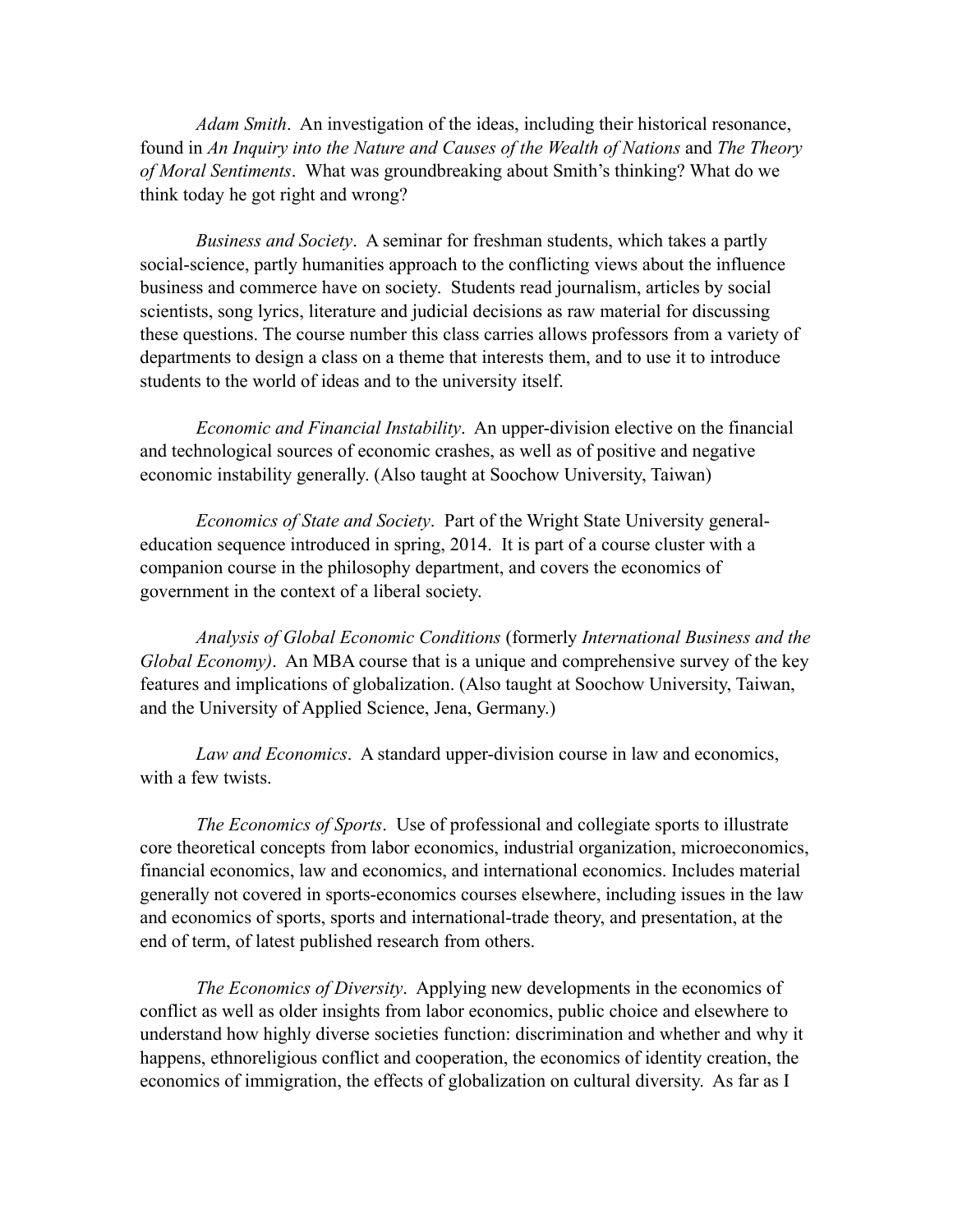have been able to ascertain, this is the first (and still only) course on this theme anywhere in the world.

*The Great Depression*. A unique course on the economics and history of the Depression. Among the questions explored: Why did it begin? Why did it last so long? What was the relation between the Depression and enthusiasm for totalitarianism? Why did the U.S. fare worst? (Also taught at University of Applied Sciences, Jena, Germany)

Courses Taught, Wright State University

Economic Life (survey course for non-majors)

Economic Life (Honors)

Microeconomic Principles

Macroeconomic Principles

 Global Economic, Business, and Social Issues. Lower-division course, with teachers given flexibility on how to teach, as long as it involves these questions. I have students do readings from the media that involve economic ideas, and then engage in Socratic dialogue to understand and evaluate the claims of the readings.

Intermediate Microeconomic Theory

International Economic Relations

International Trade

International Monetary Theory

 Global Economic Conditions (formerly International Business and the Global Economy, MBA course on globalization)

 Global Economic Conditions – China (same course, taught for cohorts of MBA students at Wright State University from China)

Law and Economics

 The Social and Regulatory Environment of Business (Department of Management)

The Economics of Sports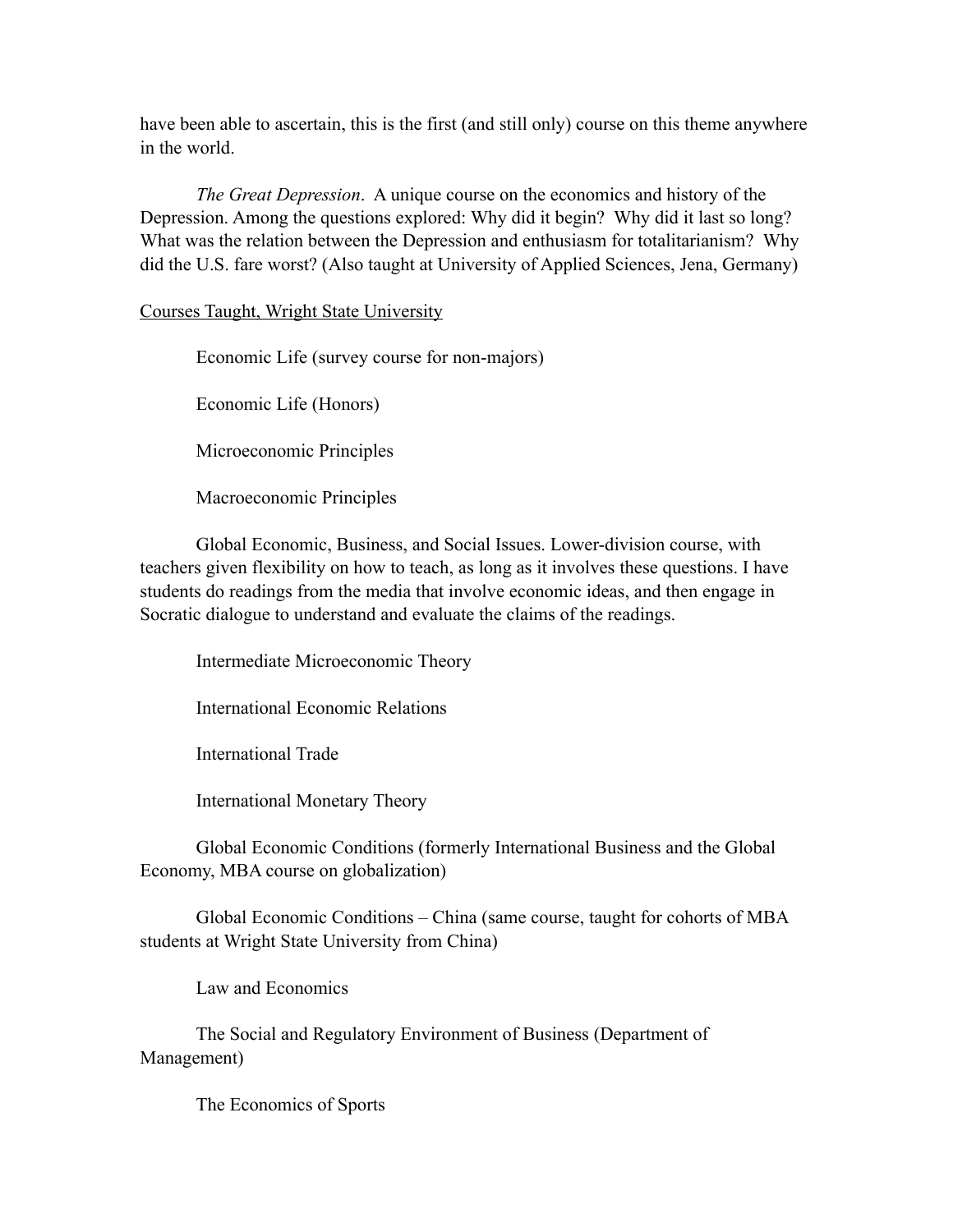The Economics of Diversity

The Great Depression (Honors course)

Economic and Financial Instability

Freshman seminar, Business and Society

Adam Smith

Marxism, as it Happened (Honors course)

The Economics of State and Society

# **Other Professional Activities**

# **Refereeing**

 Referee for *Conflict Management and Peace Science*, *Economic Inquiry, International Review of Law and Economics*, *Contemporary Economic Policy*, *Journal of Legal Studies*, *Journal of Sports Economics*, *Journal of Economic Behavior and Organization*, *Journal of Economic Surveys*, *Journal of Economics and Business*, *Southern Economic Journal*, *Journal of Applied Economics*, *Journal of School Choice*, *Review of Developing Areas*, *British Journal of Industrial Relations*, *International Journal of Sports Finance*, *Libertarian Papers* and for the National Science Foundation.

### University Service

 Organized discussion group for business-college faculty on various aspects of teaching improvement, 2017- (ongoing).

 Organization of numerous independent interdisciplinary book groups within WSU's general-education and, separately, business-college faculty.

 Organization of "Liberty Lunch" discussion series (university-wide). For several years twice a term I led a discussion, primarily with students (although all in the university community were invited) on topics in political economy. Later these discussions migrated to the economics club. Subsequently and several years later, with external funding, organized a university-wide student reading group with no formal name but with a broader themes of social organization and freedom of expression.

Periodic faculty advisor to student Economics Club, and annual advisor to WSU